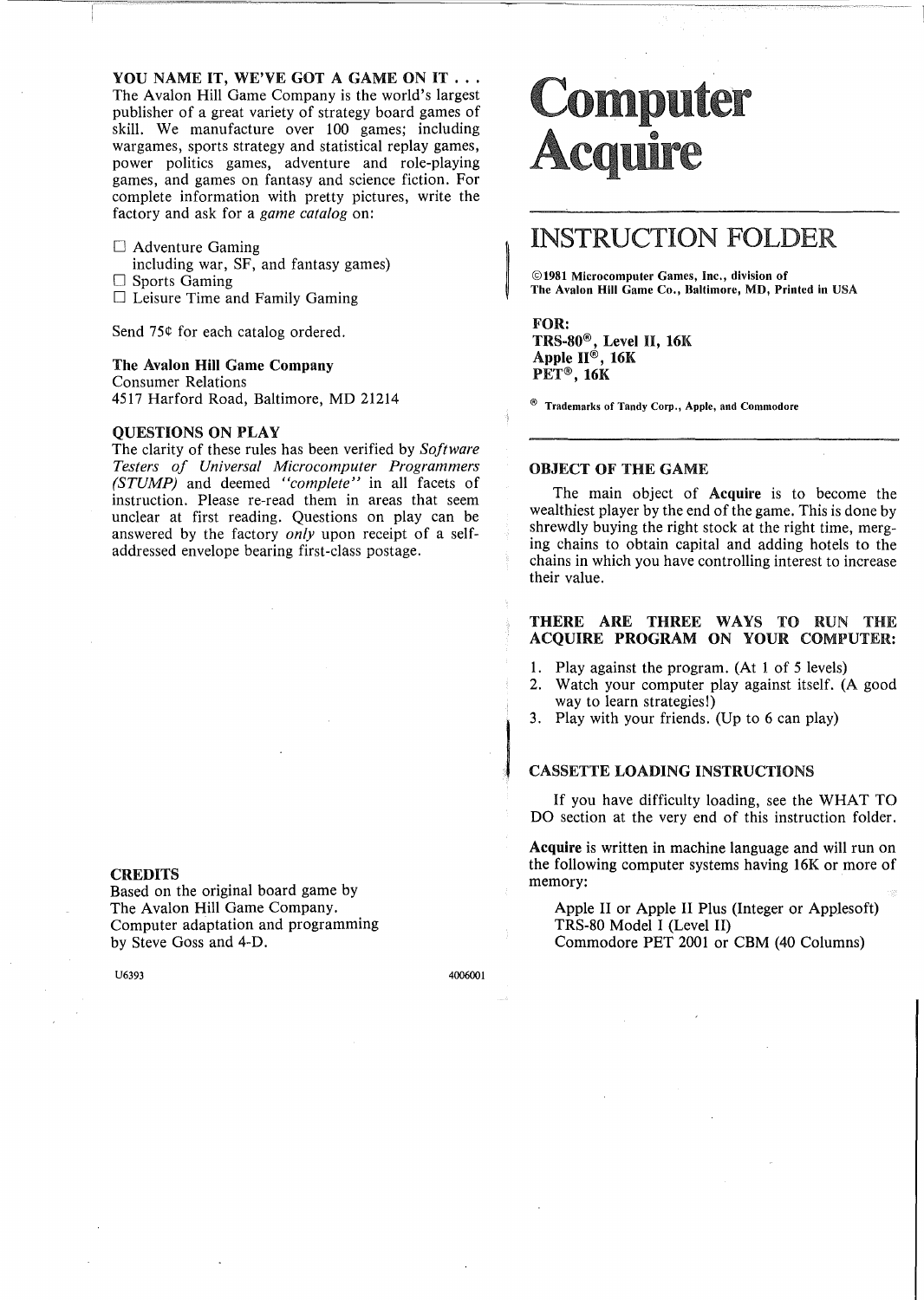#### TRS-80 MODEL I, LEVEL II:

The TRS-80 program is located on side one of the cassette. Rewind the cassette until the tape stops moving. Check that the volume and tone controls are at proper levels.

While in 'BASIC', type the following on the keyboard:

#### SYSTEM

and press the 'ENTER' key. The TRS-80 should respond with '\*?'.

Press 'PLAY' on the recorder and type:

# LOAD

press the 'ENTER' key and the tape should begin to move. In a minute or so, a flashing asterisk will appear in the upper right corner of the screen. This indicates that loading has begun. Loading takes about four minutes. When the tape is loaded, the TRS-80 will again respond with '\*?'.

To start the game, type:

#### / (Slash)

and then press the 'ENTER' key.

If you have a disk on your system and you are having loading problems, power down your system and then power back on while holding down the 'BREAK' key. Then try loading again, using the instructions above.

# MAKING TRS-80 BACK·UP COPIES FOR PERSONAL USE:

- A. Load the program as described above. Do not start the game before making your back-up copy.
- B. Set up your recorder to record onto your back-up tape. Be sure to advance the tape so the oxide shows.
- C. Type in the following:

#### /31556

and press the 'ENTER' key.

When the back-up copy is finished, the recorder will stop and the system will go back into 'BASIC'. On some systems however, the recorder will stop and the system will 'HANG'. The back-up copy made on these systems should be OK, but you will have to power down and back-up again to load your back-up to playa game. (It is also normal for these systems to 'HANG' after every game.)

## APPLE II OR APPLE II PLUS:

The Apple program is located on side one after the TRS-80 program. There are two copies of the TRS-80 program which must be skipped before the Apple program can be loaded. By listening to the tape, you can tell the difference between the two programs. The Apple program is easily recognized by the relatively high pitch and 'PURE' quality of the calibration tone at the beginning of the program. This tone is free of the characteristic TRS-80 buzz. Find the beginning of an Apple program and position the tape to just after the start of the calibration tone. Set up the recorder for input.

Now enter the monitor by pressing 'RESET' on earlier Apples or by typing:

#### CALL -151

and then pressing the 'RETURN' key. A '\*' should appear on your screen.

Now type in the following:

#### 280.3E9R 800.3FI9R (Don't hit 'RETURN' yet.)

Press 'PLAY' on the recorder and immediately press 'RETURN' on the keyboard. The computer will start loading the program. The bell may ring before the program has finished loading. Wait for the cursor to reappear before stopping the recorder. The program takes a couple minutes to load.

After the program is loaded, you can start the game by typing:

#### 800G

and then pressing the 'RETURN' key.

#### MAKING APPLE BACK·UP COPIES FOR PERSONAL USE:

- A. Load the program as described above. Do not start the game before making your back-up copy.
- B. Type in the following:

280.3E9W 800.3FI9W (Don't hit 'RETURN' yet.)

C. Ready the recorder to record onto your back-up tape. Be sure to advance the tape so the oxide shows. Start the recorder, wait 1 second and then press the 'RETURN' key. When the cursor returns, your back-up copy is ready.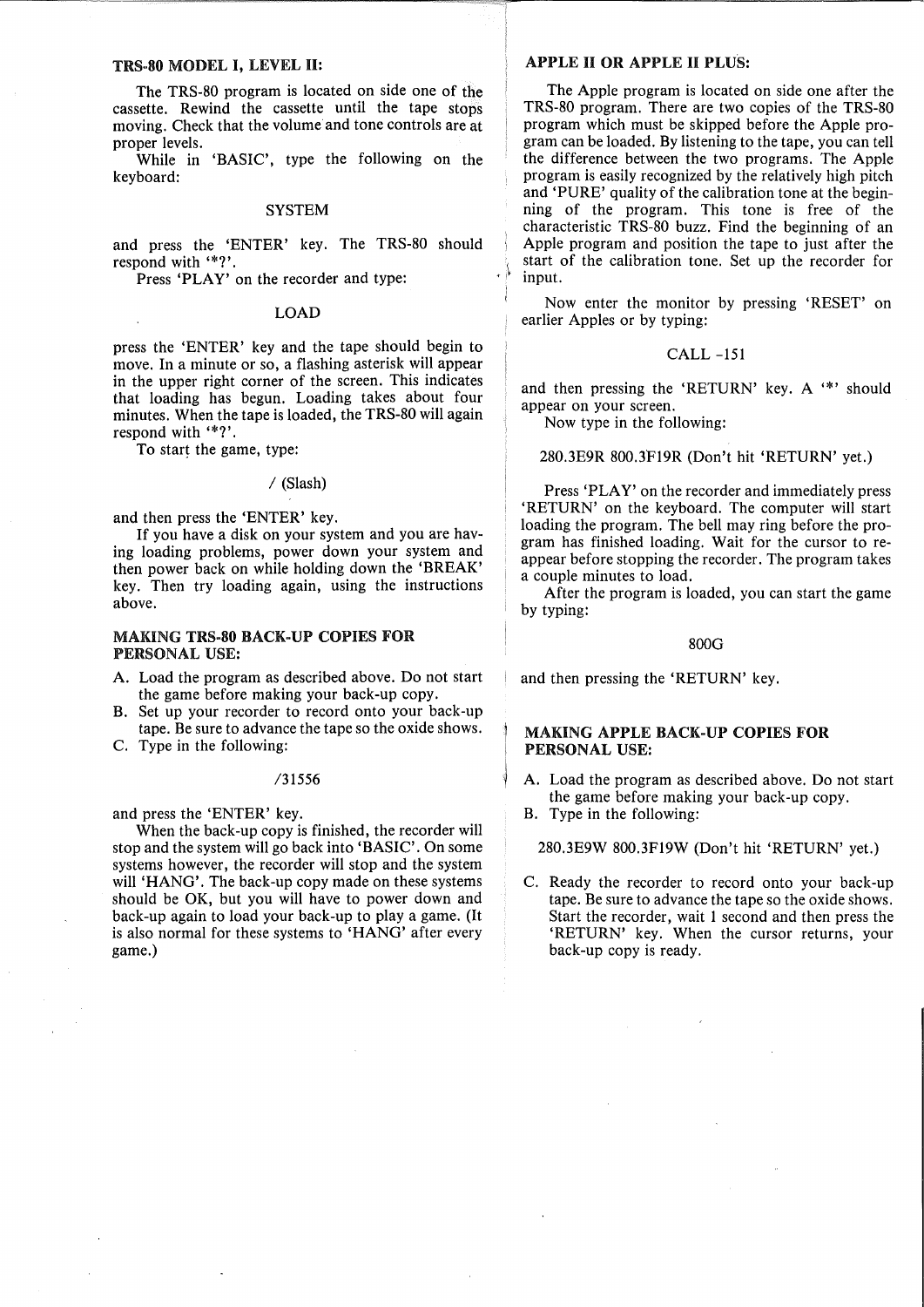#### COMMODORE PET OR 40 COLUMN CBM:

Turn the cassette over to side two. Insert the tape into your recorder and rewind to the beginning of the tape. When ready, type:

#### LOAD

and press 'RETURN' on the keyboard and 'PLAY' on the recorder. The tape will start to advance and, in a minute or so, the screen should inform you that the program is loading. The program then takes about five minutes to load.

When loading is finished, the system will respond with 'READY'. To start the game, type:

#### RUN

and then press the 'RETURN' key.

# MAKING PET 2001 OR CBM BACK-UP COPIES FOR PERSONAL USE:

- A. Load the program as described above. Do not start the game before making your back-up copy.
- B. Set up your recorder to record onto your back-up tape. Be sure to advance the tape so the oxide is showing.
- C. Type in the following:

#### SAVE "ACQUIRE"

and then press 'RETURN' on the keyboard. It takes about five minutes to make your back-up.

Another way to produce a back-up (if your system has the built-in monitor), is to enter the monitor by typing:

# SYS 1024

and pressing 'RETURN'. When the monitor screen appears, type:

#### S "ACQUIRE" ,01 ,0400,3CAA

Set the recorder to RECORD and then press 'RETURN' on the keyboard.

More on interacting with your computer later. But first, let's look at the terminology, rules, and basic actions of the game.

#### **TERMS**

ACTIVE CHAIN-chain on board BOARD-playing board (drawn on your monitor)

CHAIN-two or more adjoining hotels on the board (not diagonally)

CHAINMAKER-player creating chain

CHAIN MARKERS-letters used to designate hotels of a particular chain

DEFUNCT CHAIN-an open chain which has been taken over as a result of a merger

FOUNDER'S BONUS-one free share of stock in new chain awarded to the chainmaker

HOTEL-a number that the player places on the board during his turn

ISOLATED HOTEL-a hotel on the board that does not belong to a chain (these are marked with an " $x$ ") MAJORITY HOLDER'S BONUS-lump sum paid to largest shareholders in a chain which is taken over in a merger or in an active chain at the end of the game

MERGER-two or more chains connected in one play MERGERMAKER-player causing a merger

OPEN CHAIN-a chain of 10 or less hotels

PERMANENTLY UNPLAYABLE HOTEL-a hotel that would merge two safe chains

SAFE CHAIN-a chain of 11 or more hotels

SHAREHOLDER-player owning at least 1 share of stock

TAKE-OVER CHAIN-the name of the resultant chain after a merger

TEMPORARILY UNPLAYABLE HOTEL-hotel which would create an eighth chain

#### INITIAL CONDITIONS

Each player begins with \$6000 and 6 randomly selected hotels. One isolated hotel is randomly selected and placed on the board for each player in the game. The program then decides and announces who goes first.

# PLAY

## EACH PLAYER'S TURN CONSISTS OF:

- 1. Entering a hotel to be placed on the board. If this hotel creates a chain or causes a merger, all transactions connected with creating chains or merging chains are completed before player's turn continues.
- 2. Buying stock-only if stock is available (see buying stock).

The program automatically replaces any expended or permanently unplayable hotels before the player's next turn. If a player has no hotels to place, he may still purchase stock during his turn.

## CREATING CHAINS

When a player places a hotel next to an isolated hotel (rank or file-not diagonally), he creates a chain. For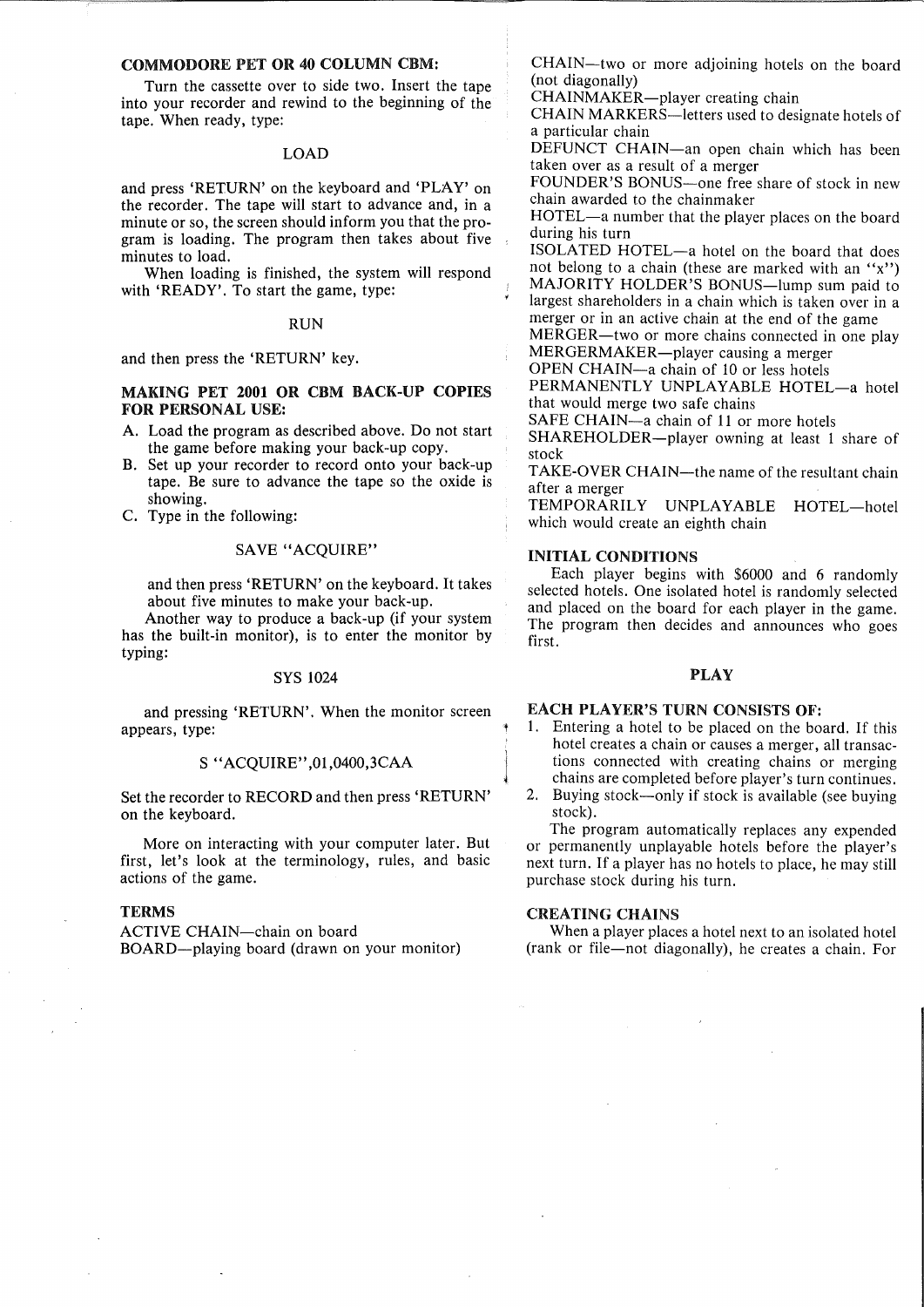example, assume hotels 11 and 22 are on the board. These two do not form a chain as they adjoin diagonally rather than rank or file. These are isolated hotels and are marked with an "x". If a player places hotel 23, a two-hotel chain is created. If later he places hotel 12, the chain is expanded to a total of 4 hotels. (12 is added because it is on the same rank as 22, 11 is added because it's on the same file as 12).

Chainmaker chooses the name of the resulting chain by entering the appropriate first initial ("T" for tower, etc.)The chain names, in order of increasing prestige, are: TOWER-least prestigious

LUXOR AMERICAN WORLDWIDE FESTIVAL

IMPERIAL

CONTINENTAL-most prestigious

Chainmaker then receives founder's bonus of one free share of stock in that chain (if a share is available).

A maximum of seven chains may be on the board at one time. Any hotel which would create an eighth chain may not be placed.

#### MERGING CHAINS

When a player places a hotel next to two or more chains, he creates a merger. The chain with the greatest number of hotels takes over the resulting chain. If the largest merging chains are equal in size, the most prestigious chain takes over. Defunct chains are handled in the order of their size or, in the case of ties, prestige. The largest or most prestigious defunct chain is liquidated first, followed by the other defunct chains, if any, as follows:

MAJORITY HOLDER'S BONUS-Compensatory bonuses are paid to the two largest shareholders of the defunct chain. The first bonus, paid to the largest shareholder, is equal to 10 times the value of 1 share of the defunct stock. The second bonus, paid to the second largest shareholder, is equal to 5 times 1 share's value. In case of tie for largest shareholder, the first and second bonuses are combined and divided equally between the largest shareholders. In case of tie for second largest shareholder, the second bonus is divided equally between tying players. If only one player holds shares in defunct chain, he receives both bonuses.<br>DISPOSAL OF STOCK AT TIME

DISPOSAL OF STOCK AT TIME OF MERGER-After majority bonuses have been paid, each player, starting with the mergermaker and continuing in numerical order, handles his stock in one or more of the following ways:

1. KEEP—stock may be held with the expectation of starting another chain with that name.

- 2. SELL-stock may be sold at a price determined by the size of the chain before the merger.
- 3. TRADE-stock may be traded on the basis of two shares of defunct stock for each share of take-over chain's stock. (Players may not trade if no take-over chain stock is· available.)

Bonuses and stock prices are determined by the number of hotels in defunct chain before the merger.

A chain containing 11 or more hotels is safe and may not be taken over by another chain. Hotels that would merge two safe chains are automatically removed from the game by the program.

# BUYING STOCK

]

f

1

Any player may buy stock in an active chain—up to 3 shares-during his turn. His purchase may be in one, two, or three different chains. The price per share varies with the chain and with the number of hotels it has. A player with no money cannot buy stock. He can not raise money by selling stock, except during the liquidation period of a merger. When all the available shares in a chain have been sold, players wishing to buy stock must do so in other active chains.

# ENDING THE GAME

Normally the game ends when one player, during his turn, announces that either all chains on the board are safe or that one chain has at least 41 hotels. (A player does not have to announce that the game is over if it's to his advantage to continue.)

#### SPECIAL RULES FOR TWO PLAYERS

When two play, the game follows the above rules until a merger is made. At merger time, the stock market is also considered to own stock and competes for majority holder's bonuses. The program randomly selects how many shares the market owns-from 0 up to 12 shares. Consider, for example, that the first player owns 7 shares and the second player owns 4 shares. If the market "owns" 5 shares, then the first player receives the first bonus and the market receives the second bonus.

At the end of the game the market competes again for bonuses for each active chain.

#### RUNNING THE ACQUIRE PROGRAM

Acquire is a lot of fun—whether you play against the program, with your friends, or watch your computer play itself. Your computer keeps track of all pertinent game variables and displays information you need at the touch of a few keys.

Perhaps the best way to learn the features of Acquire is to run the program ....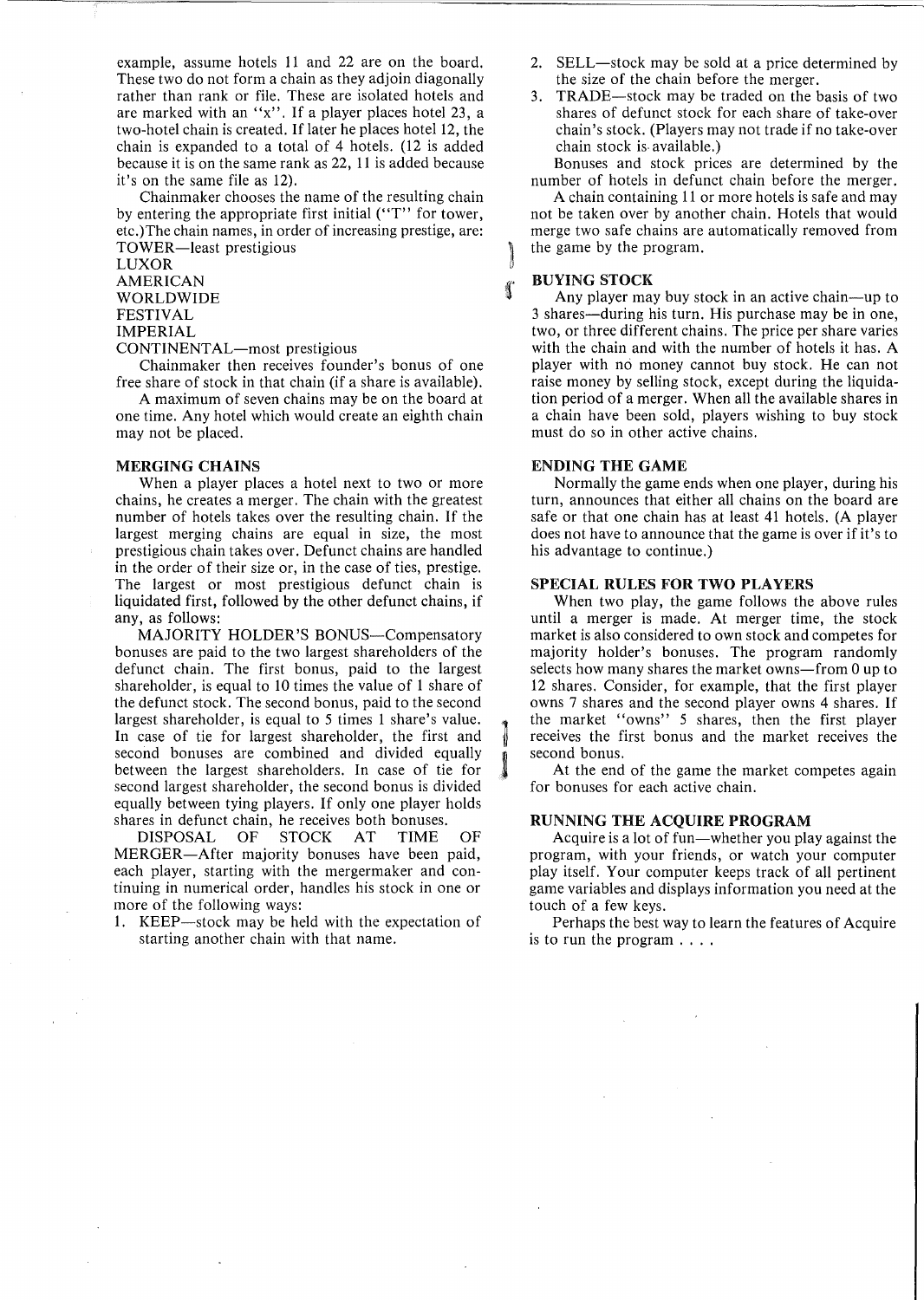Load and start the program (see loading instructions). After the credit and situation screens disappear, you are asked,

# "DO YOU WANT TO PLAY ME?"

Unless you enter "NO" or "N", the program will assume you want to play against it.

For now, challenge the program by pressing the "RETURN" (on some computers, the "ENTER") key. The program will then ask,

# "AT WHAT LEVEL  $(1-5)$ ?"

 $\ddot{\phantom{a}}$ 

"i

You should enter a number from 1 to 5. Most people will find it more difficult to beat the program at the higher levels (4 or 5). Depending on your particular strategy however, you could find one of the lower levels more challenging. For now, enter any number from 1 to 5.

Finally the program will ask for your name. Enter it. After a few moments the board is drawn on the

monitor and two isolated hotels are placed. All accounts and variables have been automatically initialized and the game is ready to play.

If the computer goes first it will inform you of its move and change the board correspondingly. If it's your turn, your hotels are listed and you are asked to enter your choice. Do so and the board will change accordingly. Pretty neat, huh? If you start a chain, you'll be asked to enter a name for the chain (see creating chains). When this happens, enter the initial of the chain of your choice. If there are any active chains on the board, whether you started them or not, you'll be allowed to buy stock. Continue to play the game until this situation arises.

At this time, the board should be drawn on the top portion of the screen and an information display should appear on the bottom portion. You are also asked to make a stock purchase decision. Before you decide, examine the information display. The first line should look like this:

### CHAIN <sup>T</sup> LAW F I C

The single letters are the chain markers used to identify the various chains. Notice that the chains are listed in order of their increasing prestige ("T", which represents "TOWER" being the least prestigious and "C", which represents "CONTINENTAL" being the most prestigious). Columns form under the chain markers-displaying information about the chains. The second line of the display for example, shows the cost of

one share of stock for the various chains. (Notice that stock for chains that are not active are worthless.) The third line displays your holdings (number of shares) in the various stocks. The fourth line shows how much money you have. (If you haven't bought stock yet, you should have \$6000.).

Then there's the stock question. The information display is intended to help you make your decisions. There are times however, when you would like more information-like how many hotels are in a particular chain, or how many shares of a particular stock are on sale (available)? You can get this information by entering a "D" (for DISPLAY INFORMATION). Go ahead and try it! Another display screen should now be on your monitor. Take time to study this display—notice the size and stock availability information has been added. Also, your hotels may be listed, depending on the type of computer you are running on.

When some computers write this information display, all or a portion of the board gets pushed off the screen. If such is the case, enter "B" (for BOARD). Go ahead and try it—even if your board display is intact.

It's expedient here to point out that the "D" (DISPLAY INFORMATION) and "B" (BOARD) commands can be entered almost any time you are in control of the keyboard. This comes in very, very handy. Another command is available-the "E" (END) command. Go ahead and enter an "E". The program wants to know if you want to end. If you enter "YES" or "Y" the game is summarized and ended. Any other entry continues the game (in case you changed your mind or entered "E" by mistake). For now, enter anything but "YES" or "Y". Continue playing for a while—create chains (if you can), buy stocks, watch the board and information displays change-have fun. Play until there is a merger.

You've probably noticed that the board position changes between players' turns. Besides adding a little razzle-dazzle to the game, this feature serves two purposes: First, it helps prevent burn-in on your monitor and second, it helps eliminate confusion-all messages to and from your program opponent are displayed near the top portion of your screen. All your messages and responses are printed in the bottom portion.

Assuming you are now in the merging process, make entries appropriate to the computer cues. When asked, for example, if you want to sell, trade or keep your stock, enter the appropriate letter ("S", "T", or "K"). Use the "D" or "B" command if you wish to review your assets or the board before making your decision. (See how handy these two commands are?) You can sell some, trade some, and keep some if you like (and have enough shares.) Make sure, however, that you trade or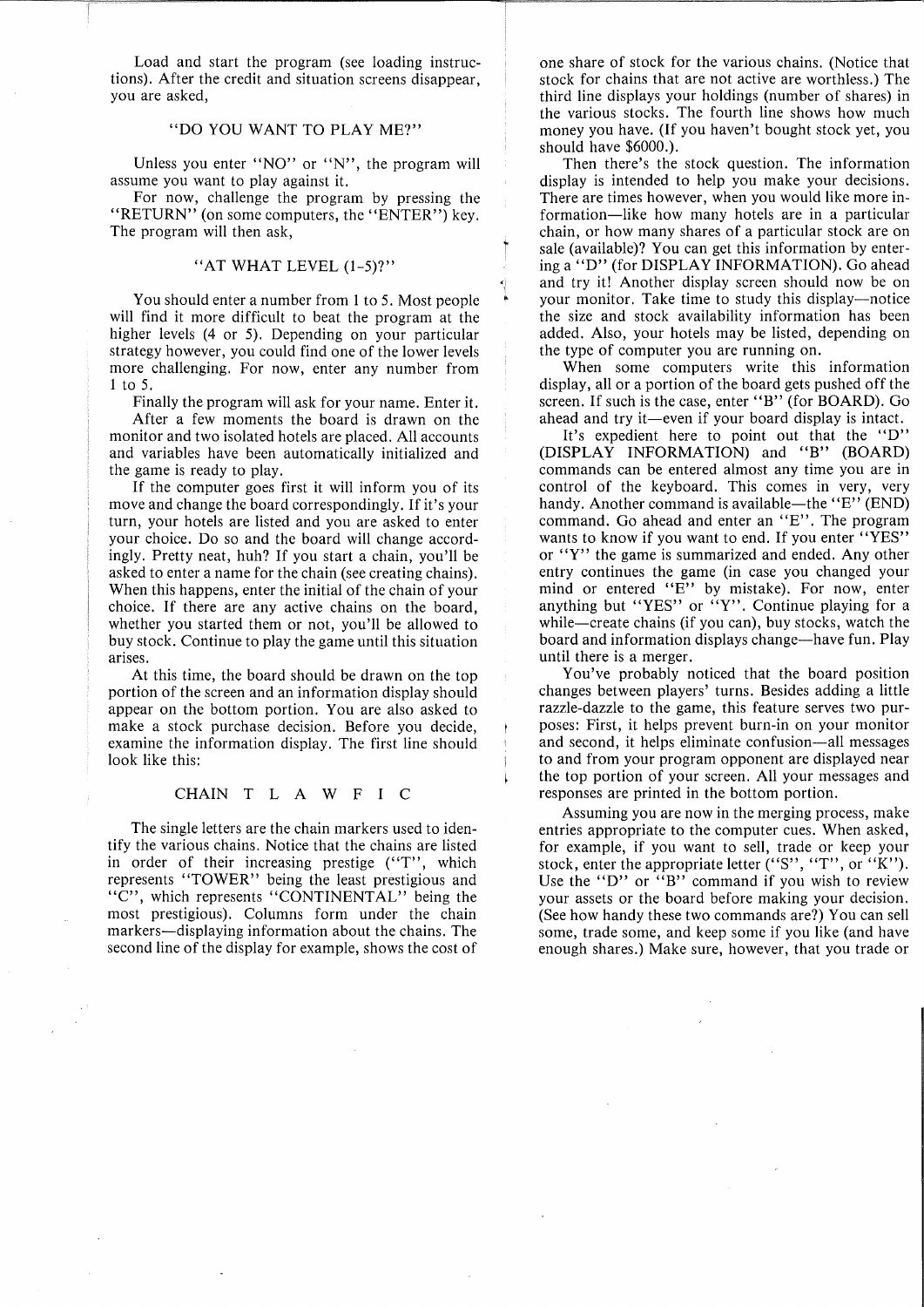sell all you wish before entering "K" as the computer will assume you want to keep all your remaining shares.

Continue to playas long as you wish. Don't worry if you make illegal entries—the computer will handle them appropriately. (If you haven't already discovered this, try it.) Your program opponent will end the game only when all active chains are safe or when one of the chains has at least 41 hotels. You can play till the end (see "ENDING THE GAME"), or quit early using the "E" command.

# WATCHING YOUR COMPUTER PLAY ITSELF

Load or reload and start the game. When the program asks,

"DO YOU WANT TO PLAY ME?"

Enter "NO" or "N". It will then ask,

"... WANT TO WATCH ME PLAY?"

Enter anything except "NO" or "N". Then the computer will ask . . .

### "AT WHAT LEVEL (1-5)?"

Enter your choice. Finally your computer will ask . . .

# "DO YOU WANT TO STUDY THE PROGRAM STRATEGIES?"

If you type anything but "NO" or "N", the computer will stop during each routine's move-giving you time to examine the merits of each play. You can study later. For now, enter "NO" or "N"<sup>,</sup> This will cause the two routines to play non-stop until the game is over. (Great for demos!) Note the communications-information pertaining to Routine 1's moves are displayed in the bottom portion of the monitor. Routine 2's moves are displayed near the top of the monitor.

Enjoy the show!

# PLAYING ACQUIRE WITH YOUR FRIENDS

Load or reload and start the program. Enter "NO" or "N" to all questions until it asks,

#### "HOW MANY PLAYERS?"

Enter a number from 2-6. The program will then ask for each player's name. After the names are entered, the program will announce who is first and initialize the game. Notice an isolated hotel is placed for each player in the game. The program will cue the first player.

When playing with your friends, remember that there are times when your hotels are displayed on the screen. If you want to keep them a secret (a good idea!) Make sure your opponents are not noting them.

# WHAT TO DO IF YOU CANNOT GET THIS PROGRAM TO LOAD!

1. Check your equipment carefully to be sure that all cables and connections are correct.

2. If you can adjust the volume on your recorder, try different settings, both higher and lower.

3. Each program is recorded twice on the tape, one recording right after the other. By listening to the tape, find the beginning of the second recording and try to load it.

4. If possible, load another program from a tape you know works on your computer. This will prove that your equipment works. Try once more to load your game.

5. The normal reason tapes will not load is tape recorder head misalignment. Your computer may be able to save and load programs on its own recorder, but be unable to read tapes made on a different recorder for this reason. Be sure that your tape recorder heads are correctly aligned. Your local computer store or dealer can help with this.

6. If the program still cannot be loaded, send the cassette, with a complete description of the problem (what type of computer you have, what the computer says, if anything, when you try to load the cassette or play the game, and what you did to try to get it to load.) to:

Avalon Hill Microcomputer Games 4517 Harford Road Baltimore, Maryland 21214

Defective cassettes will be replaced.